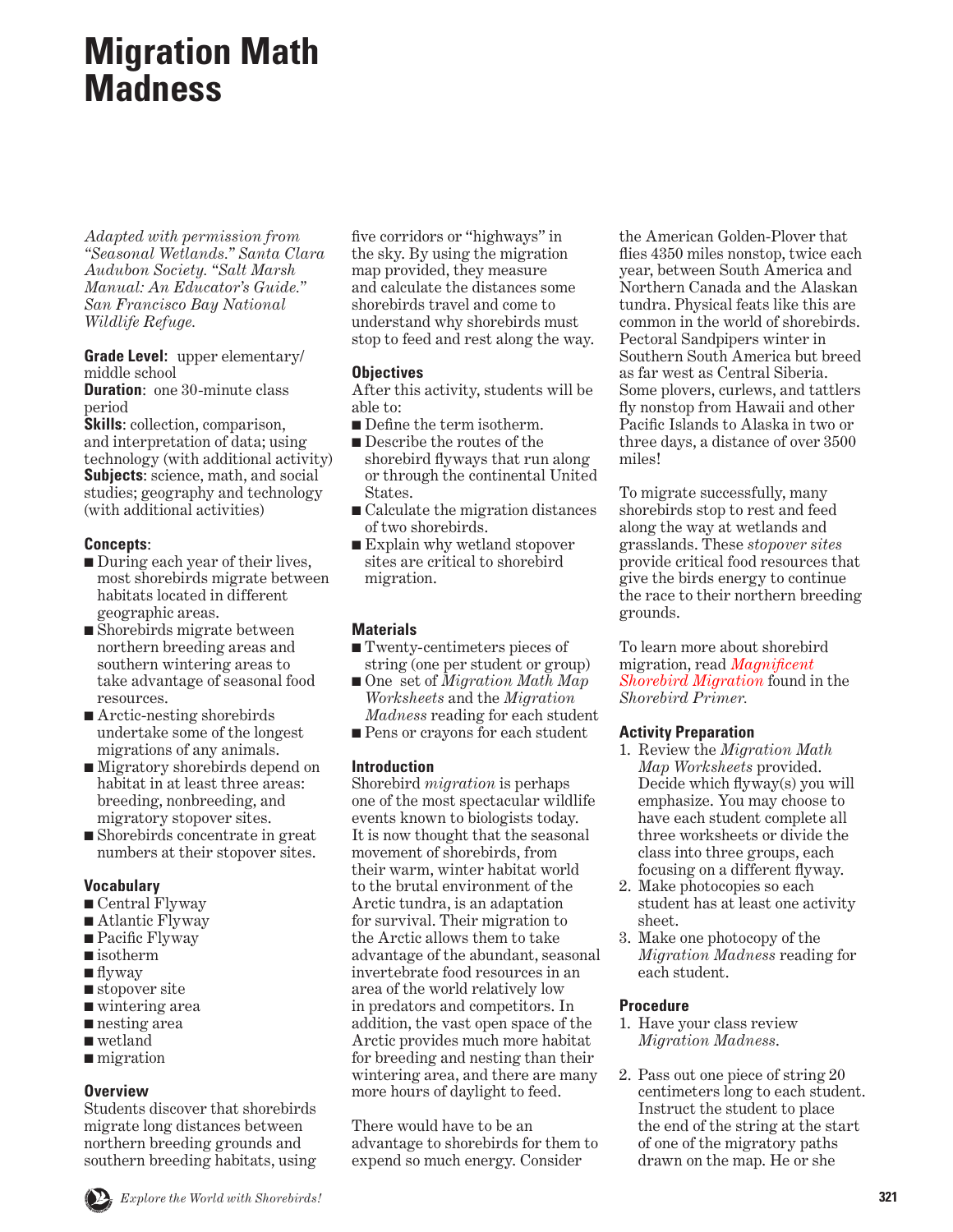should lay the string along the path so that it follows it exactly. At the end of the path, mark the string with a crayon or marker.

- 3. This string is now marked at the same length as the line on the map. Instruct the students to compare this piece or pieces of marked string with the mileage scale to estimate how many miles the bird traveled.
- 4. Ask the students to convert the mileage into kilometers. Remember that 1 mile = 1.609 km. If you start with kilometers  $(km)$ , 1 km = 0.621 miles.
- 5. Repeat steps 2 and 3 for the other paths shown on the map. Students should write their answers in the spaces provided.
- 6. Now have them calculate how long it would take these birds to reach their nesting habitat at 40 miles per day, at 72 miles per day, at 150 miles per day.

### **Additional Activity**

*Geography Along the Flyway* As students plot the migration of the birds on the migration map, have them also include what countries the birds fly through.

#### *World Migration Map*

While Migration Math Madness focused on the three flyways in the Western Hemisphere, there are actually five shorebird flyways. The two additional flyways are in the Eastern Hemisphere, but some of the shorebirds in those flyways breed in the North American Arctic of Canada and Alaska. Introduce these additional flyways to your students by referring to the map in this activity and flyway descriptions located on the Shorebird Sister Schools Web site at *[http://sssp.fws.gov.](http://sssp.fws.gov)*

Have students work together to draw a world map on butcher paper. Hang up the map on a classroom wall. Next divide the students into five teams. Assign each team to one of the five flyways. Instruct each team to select three to five shorebirds that use the flyway it is assigned and then research the migration routes of each shorebird and add to the world map.

\*Note: Students who study shorebirds in the Eastern Hemisphere will have to do additional Web searches for information on those species because they are not included in the Shorebird Profiles. A short list of species that use the East Asian-Australasian and Central Pacific Flyways can be found in the flyway section of *The Shorebird Primer*.

Ask them to write a short biography of the bird that includes the following and add it to the wall.

- a picture or drawing of the shorebird
- the distance they travel during migration
- the critical stopover sites they use along the way (if known)
- its food preferences
- the types of wetland habitat they  $\overline{1180}$

#### **Resources Students Can Use Include:**

- Bird identification guides recommended in the Appendix of this guide
- Shorebird Sister Schools Web site *[http://sssp.fws.gov]( http://sssp.fws.gov );* go to the "Flyways" link
- Prairies to Patagonia Web site *[http://www.manomet.org/](http://www.manomet.org/WHSRN/Prairies/index.htm) WHSRN/Prairies/index.htm*
- USGS Biogeographical Profiles http:// *[www.mesc.usgs.gov/]( http://www.mesc.usgs.gov/products/pubs/555/555.asp ) [products/pubs/555/555.asp]( http://www.mesc.usgs.gov/products/pubs/555/555.asp )* (then scroll down and click on "species profiles.")
- Australasian Wader Study Group Web site *[http:](http://www.tasweb.com.au/awsg/index.htm) [//www.tasweb.com.au/awsg/](http://www.tasweb.com.au/awsg/index.htm) [index.htm](http://www.tasweb.com.au/awsg/index.htm)*
- Birds of Australia Web site *<www.birdsaustralia.com.au>*
- Shorebird Education of Australia Web site *http:// www.wetlands.org.au/shorebirds/*
- Japan's Shorebird Education Project Web site *[http://](http://www.chidori.jp/education/) [www.chidori.jp/education/](http://www.chidori.jp/education/)*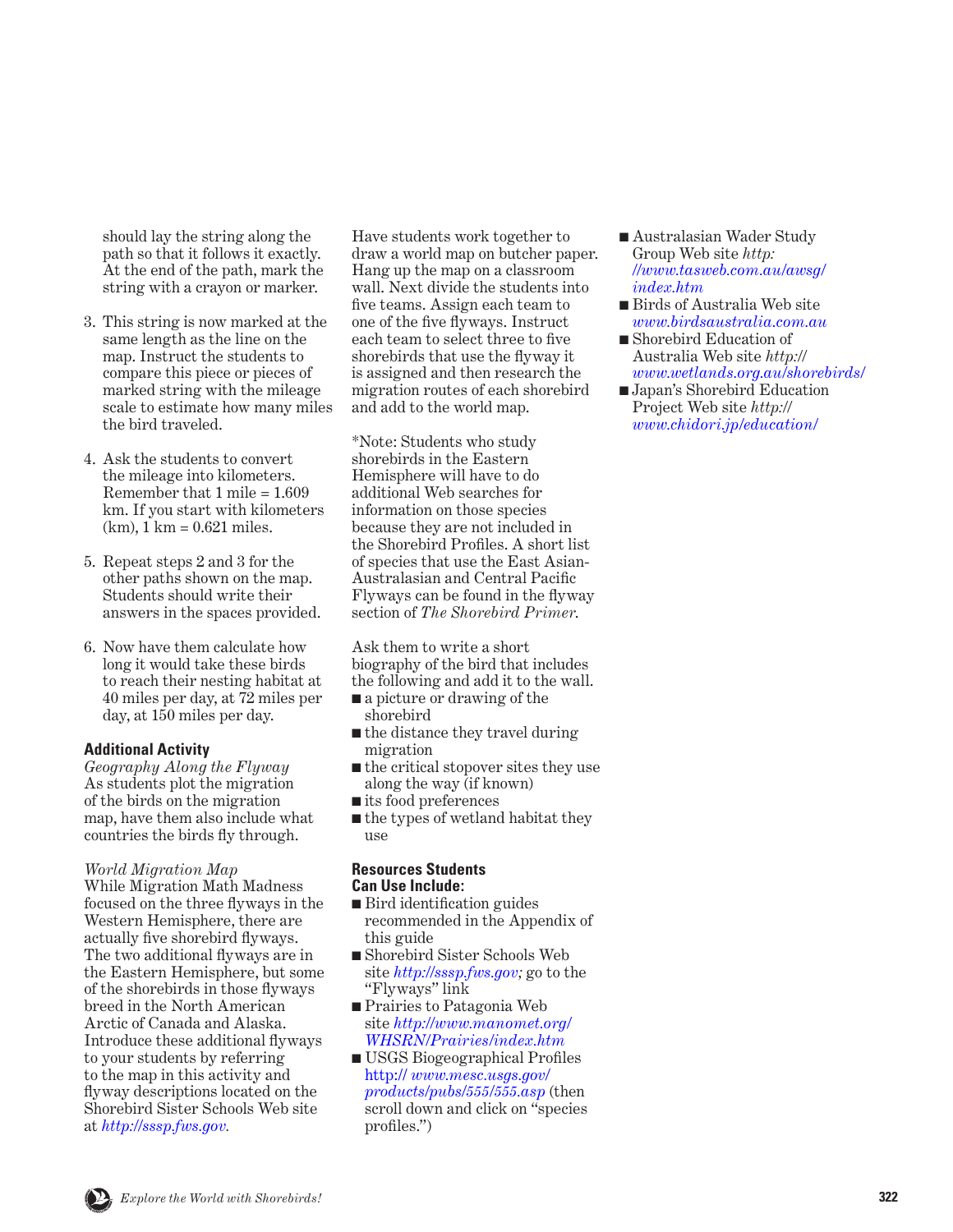# **Migration Madness**

Migrating birds travel long distances between wintering and nesting areas. Most birds do not fly nonstop between these areas, although many are capable of doing so. Timing of the migration is related to seasonal temperature changes but is first triggered by changes in the amount of daylight.

During the spring, most birds do not *migrate* north faster than the 35°Fahrenheit (F) *isotherm* moves. This isotherm is an imaginary, moving line that represents air temperature at any one specific time. The area north of this line is cooler than 35°F, and the area south of it is warmer than 35°F. Migrating behind the isotherm ensures that when the birds reach their nesting areas, the water and ground will not be frozen.

In the fall, temperatures affect the amount of food available to shorebirds. Insects and plants die off in cooler temperatures, so the birds keep moving south to where warmer temperatures mean abundant food.

The migratory routes of birds, referred to as *flyways*, are not specific, narrow "highways," but general routes that most migrants tend to follow. Most shorebird flyways follow the shoreline habitat the birds prefer.

- In North America shorebirds also migrate inland along the *Central Flyway* that follows freshwater river systems.
- Many other shorebirds migrate on the *Atlantic Flyway*, traveling from the southernmost tip of Argentina, along the American Atlantic Coast up to Canada.
- One of the major routes used by Alaskan Arctic-nesting shorebirds is the *Pacific Flyway*, a path between South or Central American wintering areas and nesting areas in the Arctic regions of Alaska and Canada.
- The *Central Pacific Flyway* extends across the ocean from New Zealand to Pacific islands like Hawaii and up through the Alaskan Arctic.
- The *East Asian–Australasian Flyway* runs from Australia to Japan, China, and Korea, and to the Russian and the Alaskan Arctic.

*Wetland stopover sites* are important to shorebirds because they provide areas to feed and rest along their migration routes. If a bird flies between Argentina and Alaska, it will cover between 7000 and 8000 air miles. Without local wetlands, many birds would not get enough food energy to make the entire trip.

Birds, like fish, can move in threedimensional space. This means that besides moving across the earth they also can change altitude. About 15 percent of shorebirds migrate at elevations below 10,000 feet. However, pilots have observed many shorebirds flying at about 29,000 feet!

As they get closer to their northern nesting grounds, shorebirds begin to fly faster. Weather and timing become critical factors in getting nests built and young raised in the short two to three months of Arctic summer. Otherwise, migrating shorebirds generally fly for a few hours, rest and feed for one to three days, and then continue. Birds migrating along the Central Flyway have been recorded flying 23 miles per day (mpd) up the Mississippi Valley, 40 mpd across southern Canada, 72 mpd to northern Canada, 116 mpd to Arctic Canada, and those going on to Alaska-150 mpd!

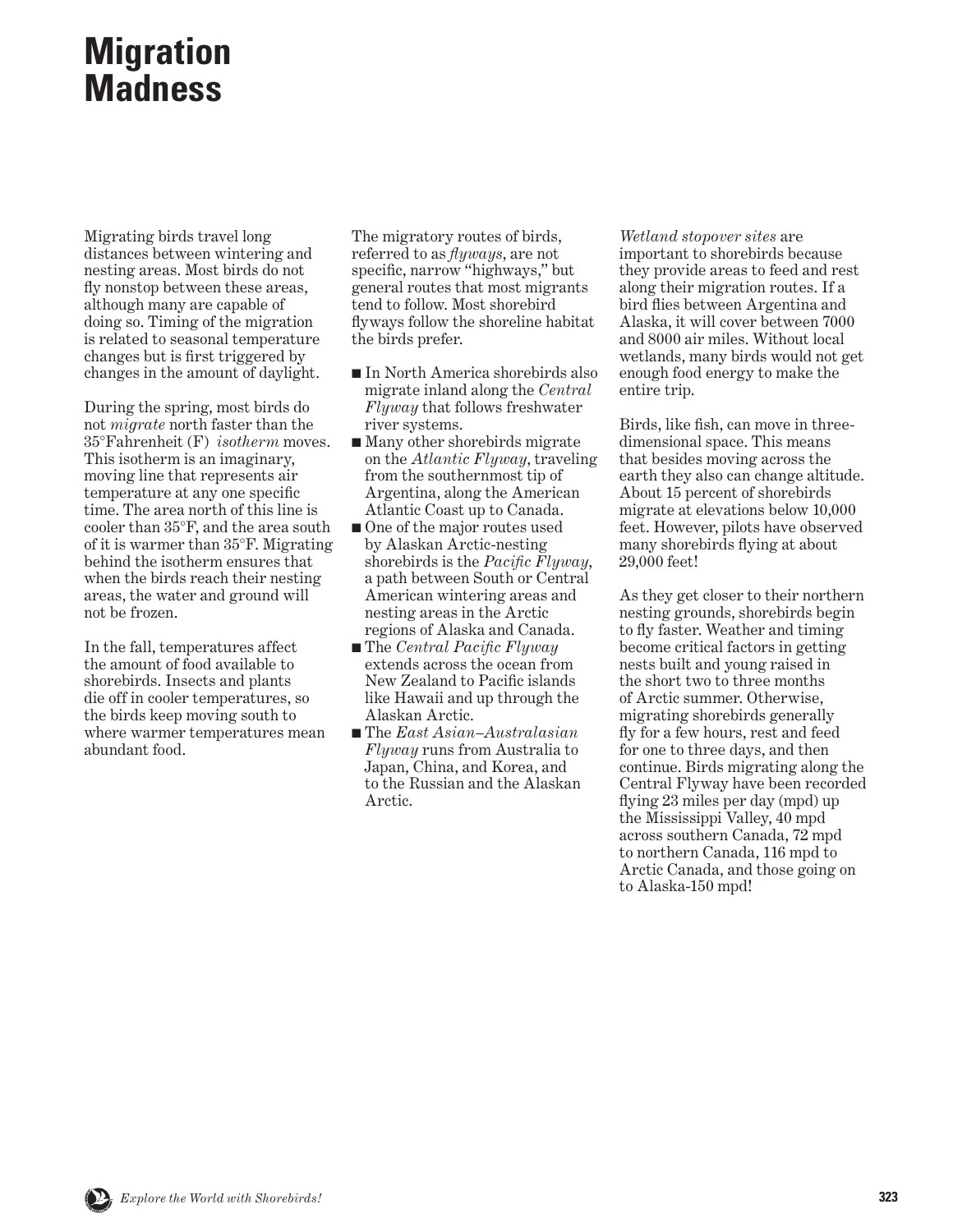# **Shorebird Migration Map Pacific Flyway**



# **Pacific Flyway**

|                             | Miles | Kilometers |
|-----------------------------|-------|------------|
| Western Sandpiper           |       |            |
| <b>Black-bellied Plover</b> |       |            |
| Dunlin                      |       |            |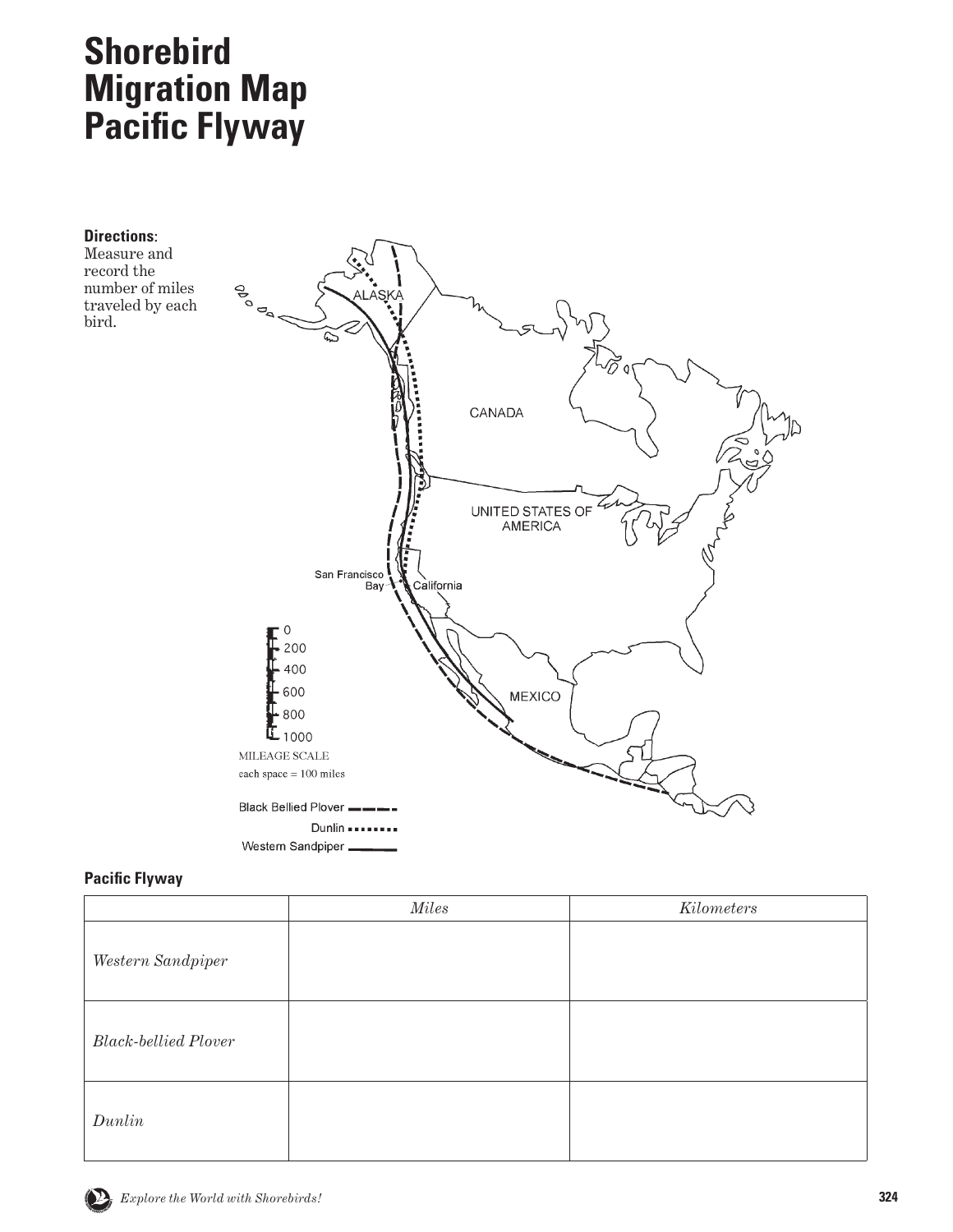# **Shorebird Migration Map Atlantic Flyway**



# **Atlantic Flyway**

|                             | <i>Miles</i> | Kilometers |
|-----------------------------|--------------|------------|
| <b>Black-bellied Plover</b> |              |            |
| Red Knot                    |              |            |
| Ruddy Turnstone             |              |            |